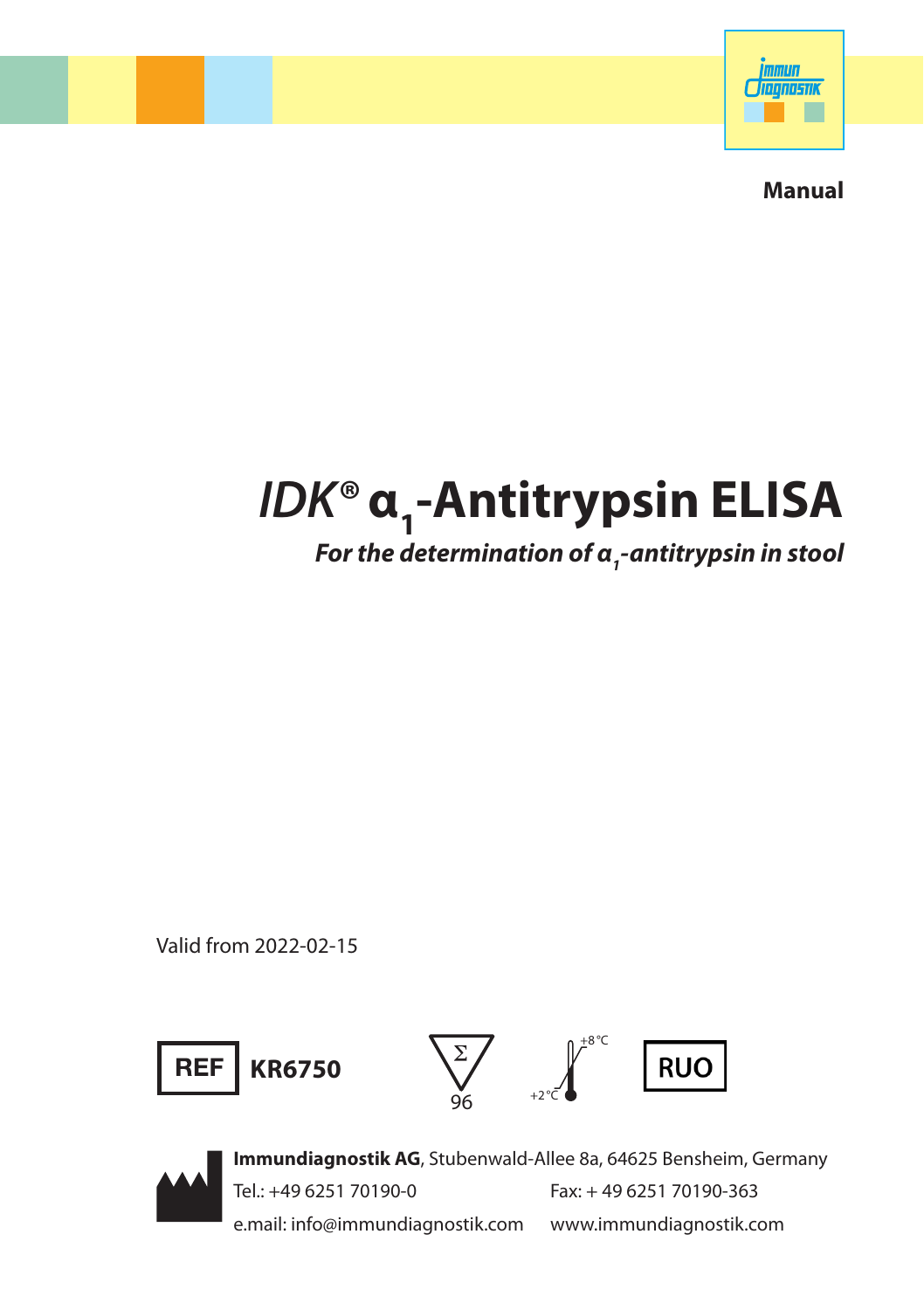## **Table of Contents**

| 1.  |                                                                                     |    |
|-----|-------------------------------------------------------------------------------------|----|
| 2.  |                                                                                     |    |
| 3.  |                                                                                     |    |
| 4.  |                                                                                     |    |
| 5.  |                                                                                     |    |
| 6.  |                                                                                     |    |
|     |                                                                                     |    |
|     |                                                                                     |    |
|     |                                                                                     |    |
| 7.  |                                                                                     |    |
|     |                                                                                     |    |
|     |                                                                                     |    |
| 8.  |                                                                                     |    |
| 9.  |                                                                                     |    |
| 10. | QUALITY CONTROL 8                                                                   |    |
|     |                                                                                     |    |
|     |                                                                                     |    |
|     |                                                                                     |    |
|     |                                                                                     |    |
|     |                                                                                     |    |
|     |                                                                                     | 10 |
| 14. | GENERAL NOTES ON THE TEST AND TEST PROCEDURE ___________________________________ 10 |    |
|     |                                                                                     |    |
|     |                                                                                     |    |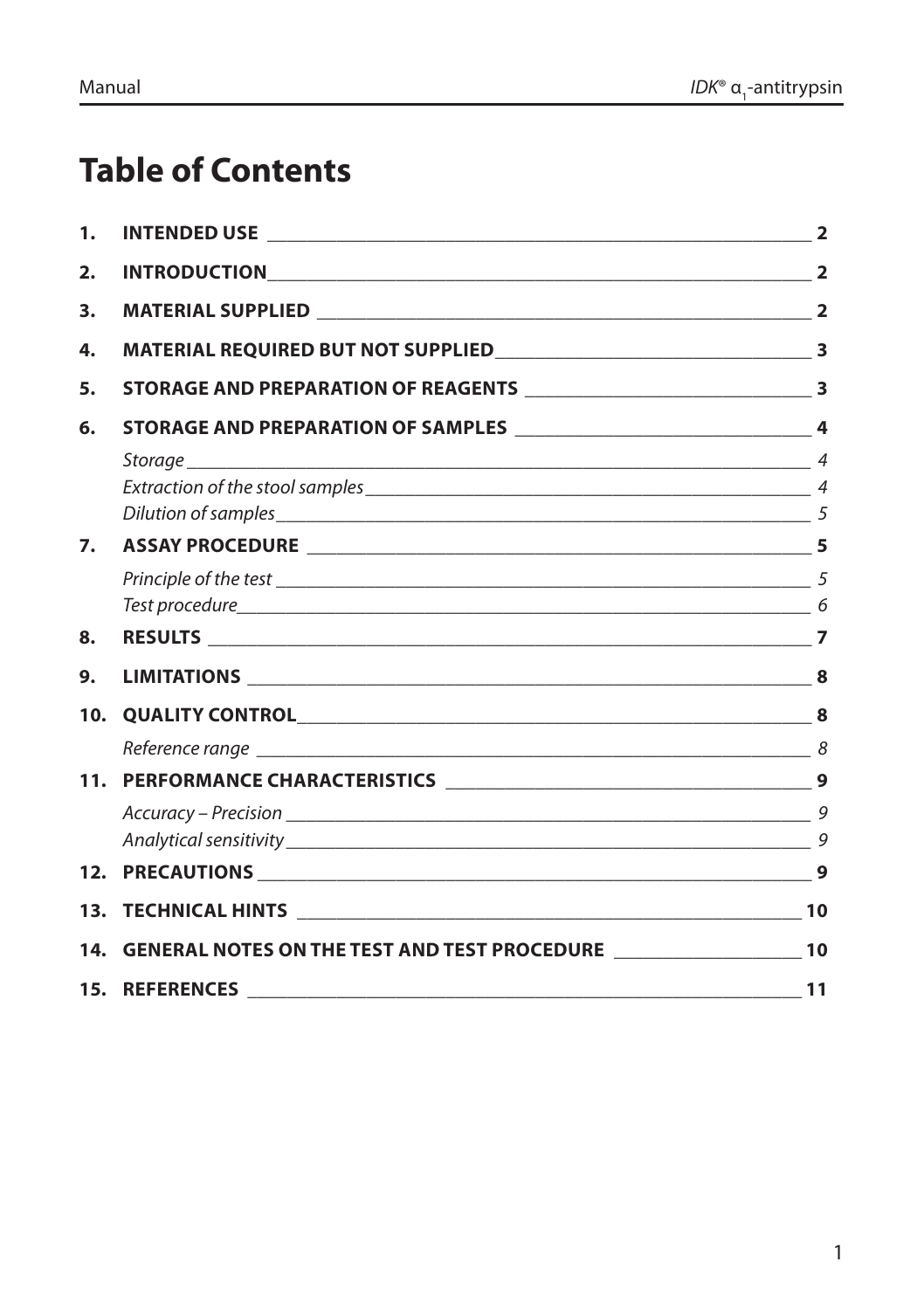### **1. INTENDED USE**

This Immundiagnostik AG assay is an enzyme immunoassay intended for the quantitative determination of α<sub>1</sub>-antitrypsin in stool.

For research use only. Not for use in diagnostic procedures.

### **2. INTRODUCTION**

In serum,  $\alpha_{_1}$ -antitrypsin represents the majority of serine protease inhibitors and protects tissues from protease damages during inflammation. The protein is synthesised primarily in the liver but also to a small extent in intestinal macrophages, monocytes, and intestinal epithelial cells. Since α<sub>1</sub>-antitrypsin is relatively resistent against enzymatic digestion, the secreted amount in stool reflects the internal concentration of the protein. An elevated  $\alpha_{_1}$ -antitrypsin stool concentration is therefore a widely recognised marker for intestinal protein loss and for an increased mucosal permeability.

| Cat. No.     | <b>Label</b>                                                                              | <b>Kit components</b>                                     | <b>Quantity</b>      |
|--------------|-------------------------------------------------------------------------------------------|-----------------------------------------------------------|----------------------|
| KR6750       | <b>PLATE</b><br>Microtiter plate, pre-coated                                              |                                                           | $12 \times 8$ wells  |
| KR0001.C.100 | Wash buffer concentrate, 10 x<br>WASHBUF                                                  |                                                           | $2 \times 100$ ml    |
| KR6750       | Conjugate concentrate, (goat-anti-<br><b>CONJ</b><br>a,-antitrypsin, peroxidase-labelled) |                                                           | $1 \times 200 \,\mu$ |
| KR6750       | <b>STD</b>                                                                                | Standards, lyophilised<br>$(0; 3.3; 10; 30; 90 \mu g/l)$  | $2 \times 5$ vials   |
| KR6750       | CTRL1                                                                                     | Control, lyophilised<br>(see specification for range)     |                      |
| KR6750       | CTRL <sub>2</sub>                                                                         | Control, lyophilised<br>(see specification for range)     | $2 \times 1$ vial    |
| KR0002.15    | <b>SUB</b>                                                                                | Substrate (tetramethylbenzidine),<br>ready-to-use         | $1 \times 15$ ml     |
| KR0003.15    | <b>STOP</b>                                                                               | Stop solution, ready-to-use                               | $1 \times 15$ ml     |
| KR6999.C.100 | <b>IDK Extract<sup>®</sup></b>                                                            | <b>Extraction buffer concentrate</b><br>IDK Extract® 2.5x | $2 \times 100$ ml    |

### **3. MATERIAL SUPPLIED**

For reorders of single components, use the catalogue number followed by the label as product number.

\* The used standards have been calibrated on the WHO reference material CRM 470.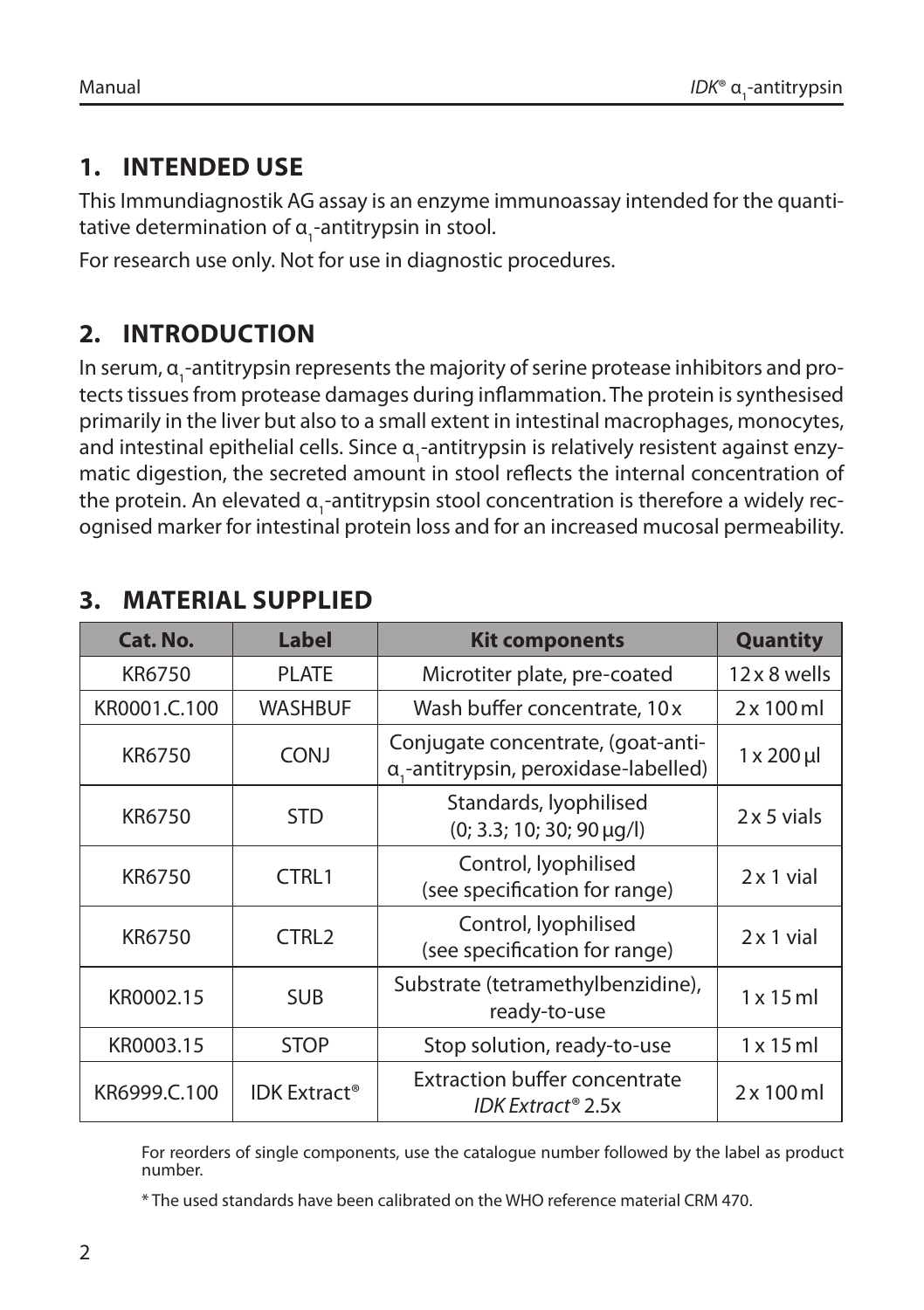### **4. MATERIAL REQUIRED BUT NOT SUPPLIED**

- Ultrapure water\*
- Calibrated precision pipettors and 10–1000 ul single-use tips
- Foil to cover the microtiter plate
- Horizontal microtiter plate shaker
- Multi-channel pipets or repeater pipets
- Vortex
- Standard single-use laboratory glass or plastic vials, cups, etc.
- Microtiter plate reader (required filters see chapter 7)

\* Immundiagnostik AG recommends the use of ultrapure water (water type 1; ISO 3696), which is free of undissolved and colloidal ions and organic molecules (free of particles >0.2µm) with an electrical conductivity of 0.055  $\mu$ S/cm at 25 °C ( $\geq$  18.2 M $\Omega$ cm).

### **5. STORAGE AND PREPARATION OF REAGENTS**

- To run the assay more than once, ensure that reagents are stored at the conditions stated on the label. **Prepare only the appropriate amount necessary for each run.** The kit can be used up to 4 times within the expiry date stated on the label.
- Reagents with a volume less than **100µl** should be centrifuged before use to avoid loss of volume.
- **Preparation of the wash buffer:** The **wash buffer concentrate (WASHBUF)**  has to be diluted with ultrapure water **1:10** before use (100ml WASHBUF + 900ml ultrapure water), mix well. Crystals could occur due to high salt concentration in the concentrate. Before dilution, the crystals have to be redissolved at room temperature or in a water bath at 37°C. The **WASHBUF** is stable at **2–8°C** until the expiry date stated on the label. **Wash buffer** (1:10 diluted WASHBUF) can be stored in a closed flask at **2–8°C for 1 month**.
- **Preparation of the extraction buffer:** The **extraction buffer concentrate**  *IDK Extract®* has to be diluted with ultrapure water **1:2.5** before use (100ml *IDK Extract®* + 150ml ultrapure water), mix well. Crystals could occur due to high salt concentration in the concentrate. Before dilution, the crystals have to be redissolved at 37°C in a water bath. The *IDK Extract®* is stable at **2–8°C** until the expiry date stated on the label. Extraction buffer (1:2.5 diluted *IDK Extract®*) can be stored in a closed flask at **2–8°C for 4 months**.
- The **lyophilised standards (STD)** and **controls (CTRL)** are stable at **2–8°C** until the expiry date stated on the label. Before use, the STD and CTRL have to be reconstituted with **500µl of ultrapure water** and mixed by gentle inversion to ensure complete reconstitution. Allow the vial content to dissolve for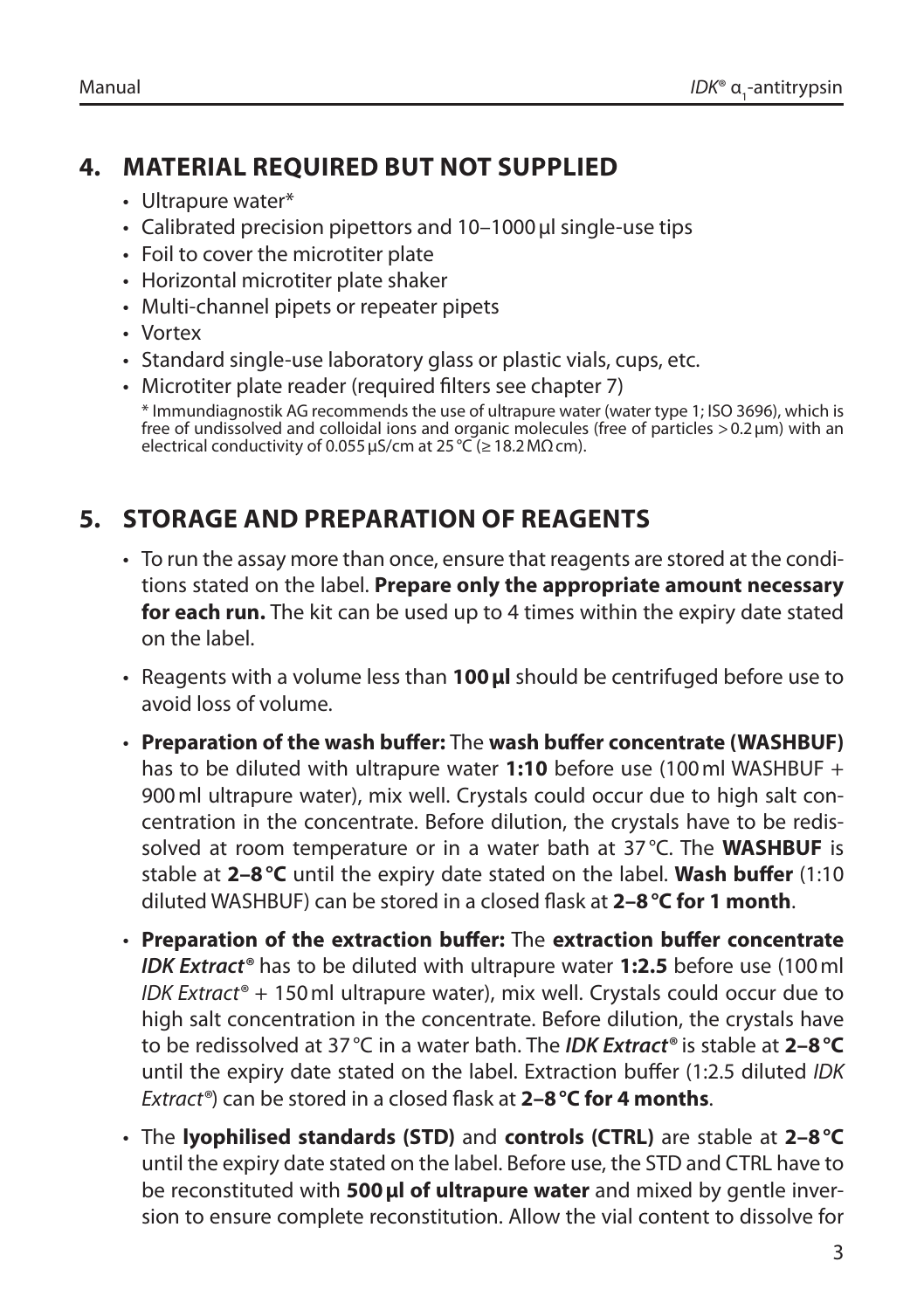10 minutes and then mix thoroughly. **Standards and controls** (reconstituted STD and CTRL) **can be stored at 2–8°C for 4 weeks.**

- **Preparation of the conjugate:** Before use, the **conjugate concentrate (CONJ)** has to be diluted **1:101** in wash buffer (100µl CONJ + 10ml wash buffer). The CONJ is stable at **2–8°C** until the expiry date stated on the label. **Conjugate** (1:101 diluted CONJ) **is not stable and cannot be stored.**
- All other test reagents are ready-to-use. Test reagents are stable until the expiry date (see label) when stored at **2**–**8°C**.

### **6. STORAGE AND PREPARATION OF SAMPLES**

#### *Storage*

The **sample stability** is as follows:

**Raw stool**: 3 days at room temperature (15–30°C), 3 days at 2–8°C or at least 4 weeks at -20°C

**Stool extracts**: 9 days at room temperature, 2–8°C or -20°C, maximum 3 freezethaw cycles

#### *Extraction of the stool samples*

**Extraction buffer** (1:2.5 diluted *IDK Extract®*) is used as a sample extraction buffer. We recommend the following sample preparation:

#### **Stool Sample Application System (SAS) (Cat. No.: KR6998SAS)**

#### *Stool sample tube – Instructions for use*

Please note that the dilution factor of the final stool suspension depends on the amount of stool sample used and the volume of the buffer.

#### *SAS with 1.5 ml sample extraction buffer:*

| Applied amount of stool: | 15 <sub>mg</sub> |
|--------------------------|------------------|
| Buffer Volume:           | $1.5$ ml         |
| Dilution Factor:         | 1:100            |

Please follow the instructions for the preparation of stool samples using the SAS as follows:

a) The raw stool sample has to be thawed. For particularly heterogeneous samples we recommend a mechanical homogenisation using an applicator, inoculation loop or similar device.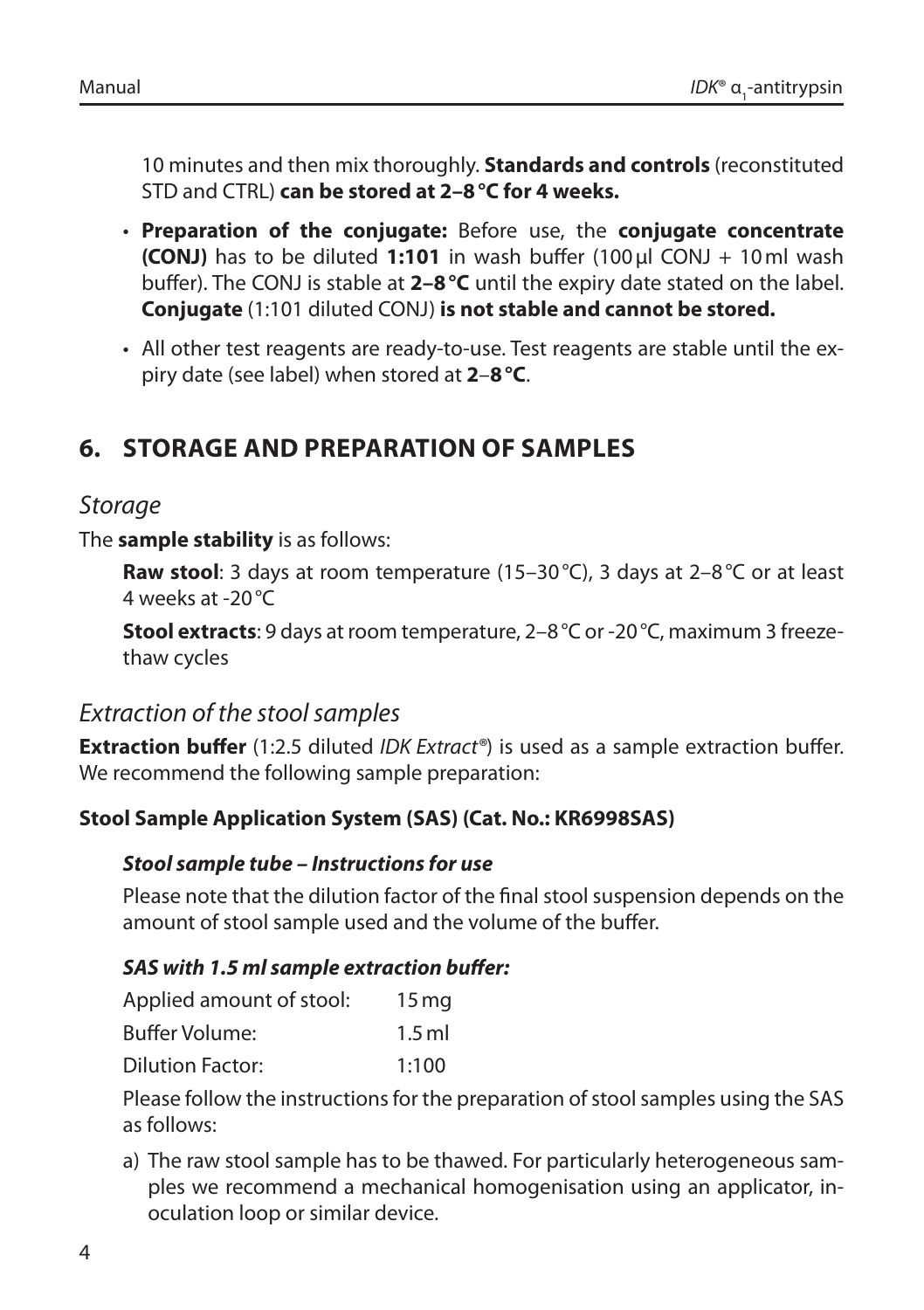- b) Fill the **empty stool sample tube** with 1.5ml **sample extraction buffer** (1:2.5 diluted *IDK Extract®)* before using it with the sample. **Important:** Allow the sample extraction buffer to reach room temperature.
- c) Unscrew the tube (yellow part of cap) to open. Insert the yellow dipstick into the sample. The lower part of the dipstick has notches which need to be covered completely with stool after inserting it into the sample. Place dipstick back into the tube. When putting the stick back into the tube, excess material will be stripped off, leaving 15mg of sample to be diluted. Screw tightly to close the tube.
- d) Vortex the tube well until no stool sample remains in the notches. **Important:** Please make sure that you have a maximally homogenous suspension after shaking. Especially with more solid samples, soaking the sample in the tube with sample extraction buffer for  $\sim$  10 minutes improves the result.
- e) Allow sample to stand for ~10 minutes until sediment has settled. Floating material like shells of grains can be neglected.
- f) Carefully unscrew the complete cap of the tube including the blue ring plus the dipstick. Discard cap and dipstick. Make sure that the sediment will not be dispersed again.

**Dilution I: 1:100**

### *Dilution of samples*

The supernatant of the sample preparation procedure (dilution I) is further diluted **1:250 in wash buffer**. For example:

- **20µl** supernatant (dilution I) + **980µl** wash buffer, mix well = **dilution II** (1:50)
- **200µl** dilution II + **800µl** wash buffer, mix well = **dilution III** (1:5). This results in a **final dilution of 1:25000**.

For analysis, pipet **100µl** of **dilution III** per well.

### **7. ASSAY PROCEDURE**

### *Principle of the test*

This ELISA is designed for the quantitative determination of  $\alpha_{1}$ -antitrypsin in stool. The assay utilises the sandwich technique with two selected antibodies that bind to human α<sub>1</sub>-antitrypsin.

Standards, controls and prediluted samples which are assayed for human  $a_1$ antitrypsin are added into the wells of a micro plate coated with a high affine anti-human α<sub>1</sub>-antitrypsin antibody. During the first incubation step, α<sub>1</sub>-antitrypsin is bound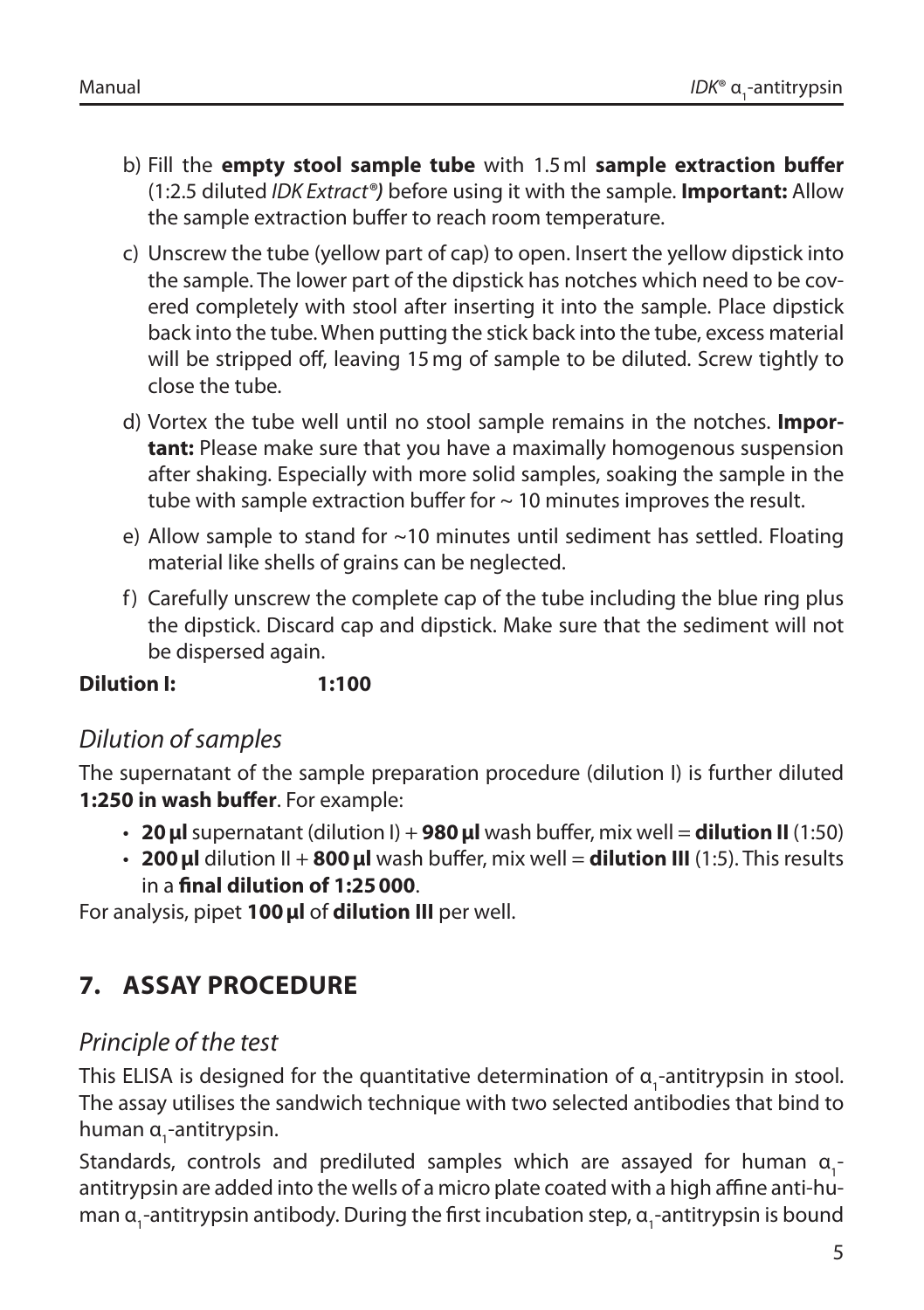by the immobilised antibody. Then a peroxidase-conjugated polyclonal anti-human α<sub>1</sub>-antitrypsin antibody is added into each microtiter well and a sandwich of capture antibody – human α<sub>1</sub>-antitrypsin – peroxidase-conjugate is formed. Tetramethylbenzidine is used as peroxidase substrate. Finally, an acidic stop solution is added to terminate the reaction. The colour changes from blue to yellow. The intensity of the yellow colour is directly proportional to the concentration of  $a_1$ -antitrypsin. A dose response curve of the absorbance unit (optical density, OD at 450nm) vs. concentration is generated, using the values obtained from the standard. α<sub>1</sub>-antitrypsin present in the samples is determined directly from this curve.

### *Test procedure*

Bring all **reagents and samples to room temperature** (15–30°C) and mix well.

Mark the positions of standards/controls/samples on a protocol sheet.

Take as many microtiter strips as needed from the kit. Store unused strips together with the desiccant bag in the closed aluminium packaging at 2–8°C. Strips are stable until expiry date stated on the label.

For automated ELISA processors, the given protocol may need to be adjusted according to the specific features of the respective automated platform. For further details please contact your supplier or Immundiagnostik AG.

We recommend to carry out the tests in duplicate.

|     | <b>Before use, wash the wells 5 times with 250 µJ wash buffer.</b> After the<br>1. final washing step, remove residual wash buffer by firmly tapping the<br>plate on absorbent paper.             |
|-----|---------------------------------------------------------------------------------------------------------------------------------------------------------------------------------------------------|
| 2.  | Add each 100 µl standards/controls/diluted samples into the respec-<br>tive wells.                                                                                                                |
| 3.  | Cover the strips and incubate for 1 hour at room temperature (15-30 °C)<br>on a <b>horizontal shaker</b> *.                                                                                       |
| 4.1 | Discard the content of each well and wash 5 times with 250 µl wash<br><b>buffer.</b> After the final washing step, remove residual wash buffer by<br>firmly tapping the plate on absorbent paper. |
| 5.1 | Add 100 µl conjugate (diluted CONJ) into each well.                                                                                                                                               |
| 6.  | Cover the strips and incubate for 1 hour at room temperature (15-30 °C)<br>on a <b>horizontal shaker</b> *.                                                                                       |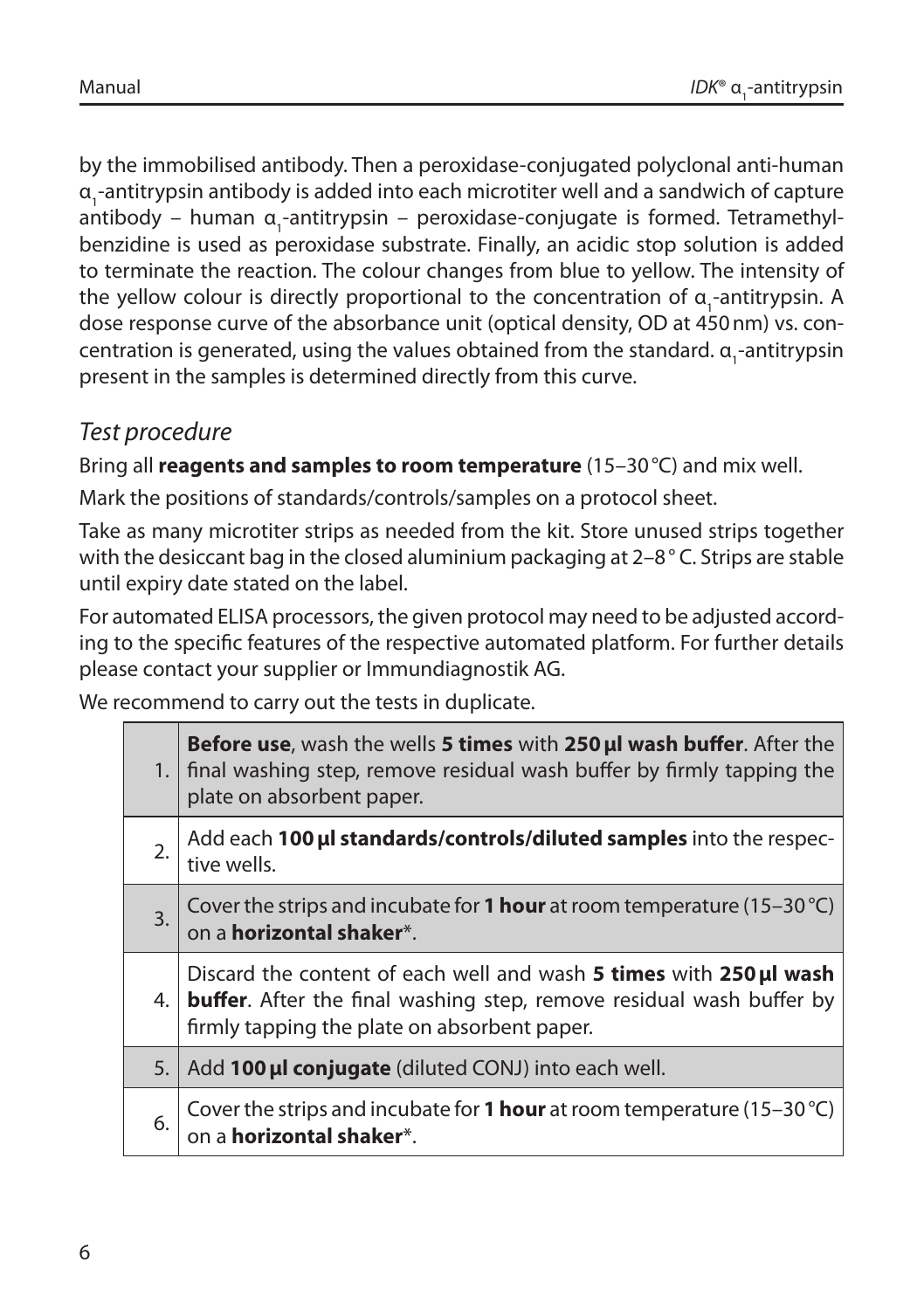|     | Discard the content of each well and wash 5 times with 250 µl wash<br>7. <b>buffer</b> . After the final washing step, remove residual wash buffer by<br>firmly tapping the plate on absorbent paper.                                                                                                                                                |
|-----|------------------------------------------------------------------------------------------------------------------------------------------------------------------------------------------------------------------------------------------------------------------------------------------------------------------------------------------------------|
| 8.1 | Add 100 µl substrate (SUB) into each well.                                                                                                                                                                                                                                                                                                           |
| 9.  | Incubate for <b>10–20 min</b> ** at room temperature (15–30 °C) in the <b>dark</b> .                                                                                                                                                                                                                                                                 |
| 10. | Add 100 µl stop solution (STOP) into each well and mix well.                                                                                                                                                                                                                                                                                         |
| 11. | Determine absorption immediately with an ELISA reader at 450 nm<br>against 620 nm (or 690 nm) as a reference. If no reference wavelength is<br>available, read only at 450 nm. If the extinction of the highest standard<br>exceeds the range of the photometer, absorption must be measured<br>immediately at 405 nm against 620 nm as a reference. |

\* We recommend shaking the strips at 550rpm with an orbit of 2mm.

\*\* The intensity of the colour change is temperature sensitive. We recommend observing the colour change and stopping the reaction upon good differentiation.

### **8. RESULTS**

The following algorithms can be used alternatively to calculate the results. We recommend using the "4 parameter algorithm".

#### **1. 4 parameter algorithm**

It is recommended to use a linear ordinate for the optical density and a logarithmic abscissa for the concentration. When using a logarithmic abscissa, the zero standard must be specified with a value less than 1 (e.g. 0.001).

#### **2. Point-to-point calculation**

We recommend a linear ordinate for the optical density and a linear abscissa for the concentration.

#### **3. Spline algorithm**

We recommend a linear ordinate for the optical density and a linear abscissa for the concentration.

The plausibility of the duplicate values should be examined before the automatic evaluation of the results. If this option is not available with the programme used, the duplicate values should be evaluated manually.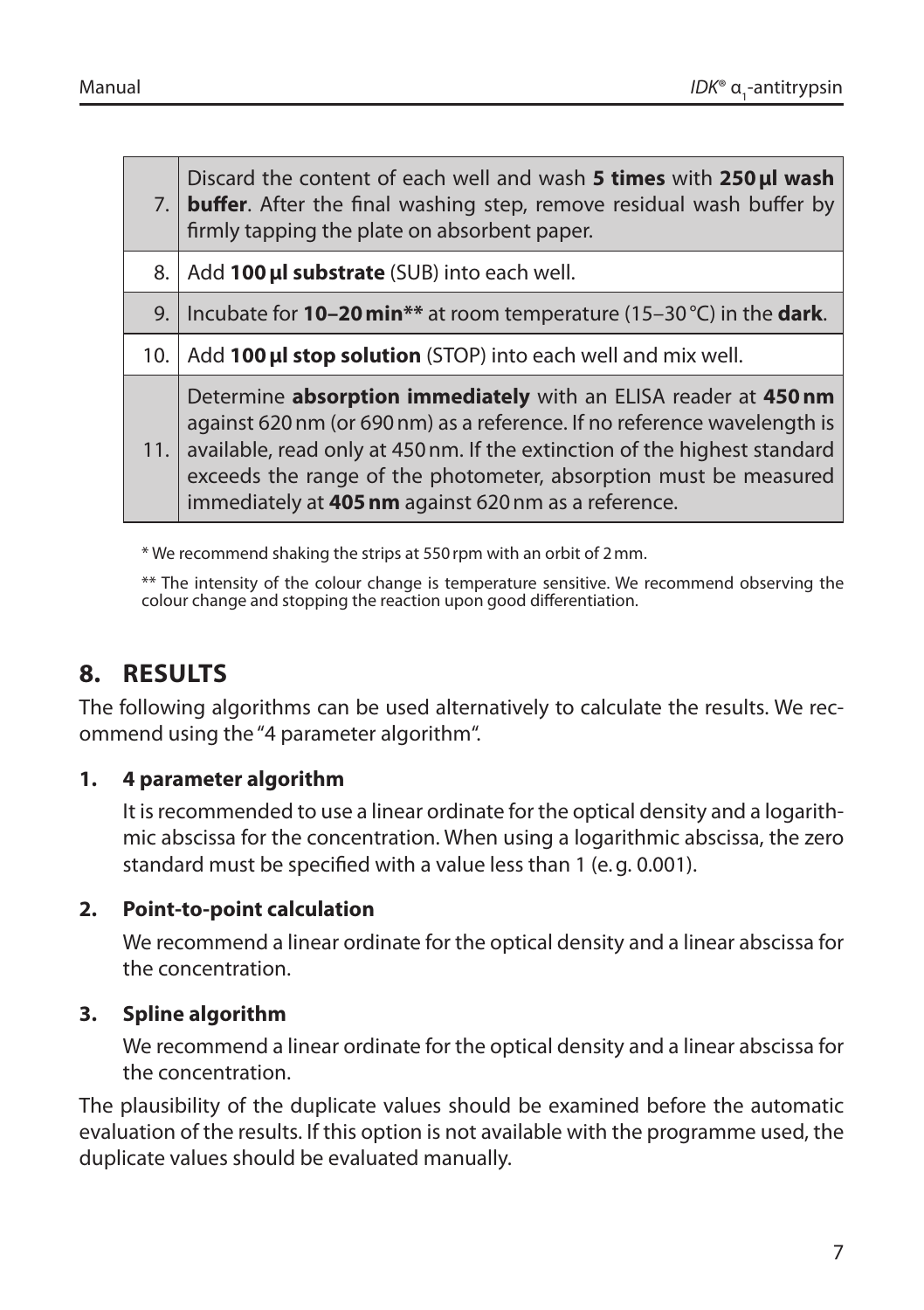#### **Stool samples**

The obtained results have to be multiplied by the **dilution factor of 25000** to get the actual concentrations.

In case **another dilution factor** has been used, multiply the obtained result by the dilution factor used.

### **9. LIMITATIONS**

Samples with concentrations above the measurement range (see definition below) can be further diluted and re-assayed. Please consider this higher dilution when calculating the results.

Samples with concentrations lower than the measurement range (see definition below) cannot be clearly quantified.

The upper limit of the measurement range can be calculated as:

*highest concentration of the standard curve* × *sample dilution factor to be used*

The lower limit of the measurement range can be calculated as:

*LoB* × *sample dilution factor to be used*

LoB see chapter "Performance Characteristics".

### **10. QUALITY CONTROL**

Immundiagnostik AG recommends the use of external controls for internal quality control, if possible.

Control samples should be analysed with each run. Results, generated from the analysis of control samples, should be evaluated for acceptability using appropriate statistical methods. The results for the samples may not be valid if within the same assay one or more values of the quality control sample are outside the acceptable limits.

### *Reference range*

We recommend each laboratory to establish its own reference range.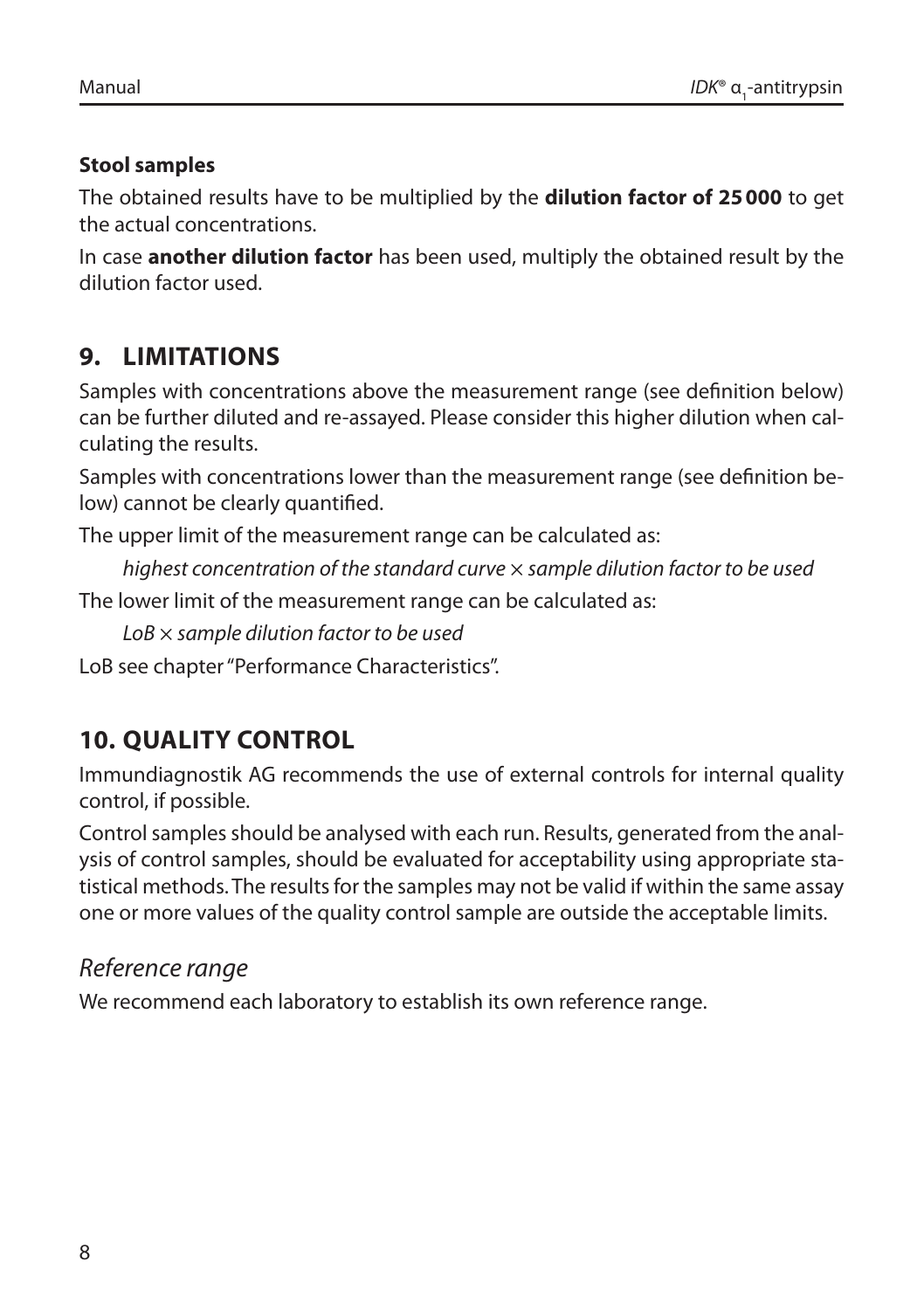### **11. PERFORMANCE CHARACTERISTICS**

### *Accuracy – Precision*

#### **Repeatability (Intra-Assay); n = 35**

The repeatability was assessed with 2 stool samples under **constant** parameters (same operator, instrument, day and kit lot).

| <b>Sample</b> | Mean value [µg/l] | CV[%] |
|---------------|-------------------|-------|
|               | 11.97             | 5.4   |
|               | 32.36             | Q     |

#### **Reproducibility (Inter-Assay); n = 20**

The reproducibility was assessed with 2 stool samples under **varying** parameters (different operators, instruments, days and kit lots).

| <b>Sample</b> | Mean value [µg/l] | CV[%] |
|---------------|-------------------|-------|
|               | 13.36             | 9.6   |
|               | 41.99             | 11 9  |

### *Analytical sensitivity*

The following values have been estimated based on the concentrations of the standard without considering possibly used sample dilution factors.

Limit of blank, LoB 0.359 µg/l

### **12. PRECAUTIONS**

- All reagents in the kit package are for research use only.
- Human materials used in kit components were tested and found to be negative for HIV, Hepatitis B and Hepatitis C. However, for safety reasons, all kit components should be treated as potentially infectious.
- Kit reagents contain sodium azide or ProClin as bactericides. Sodium azide or ProClin are hazardous to health and the environment. Substrates for enzymatic colour reactions may also cause skin and/or respiratory irritation. Any contact with the substances must be avoided. Further safety information can be found in the safety data sheet, which is available from Immundiagnostik AG on request.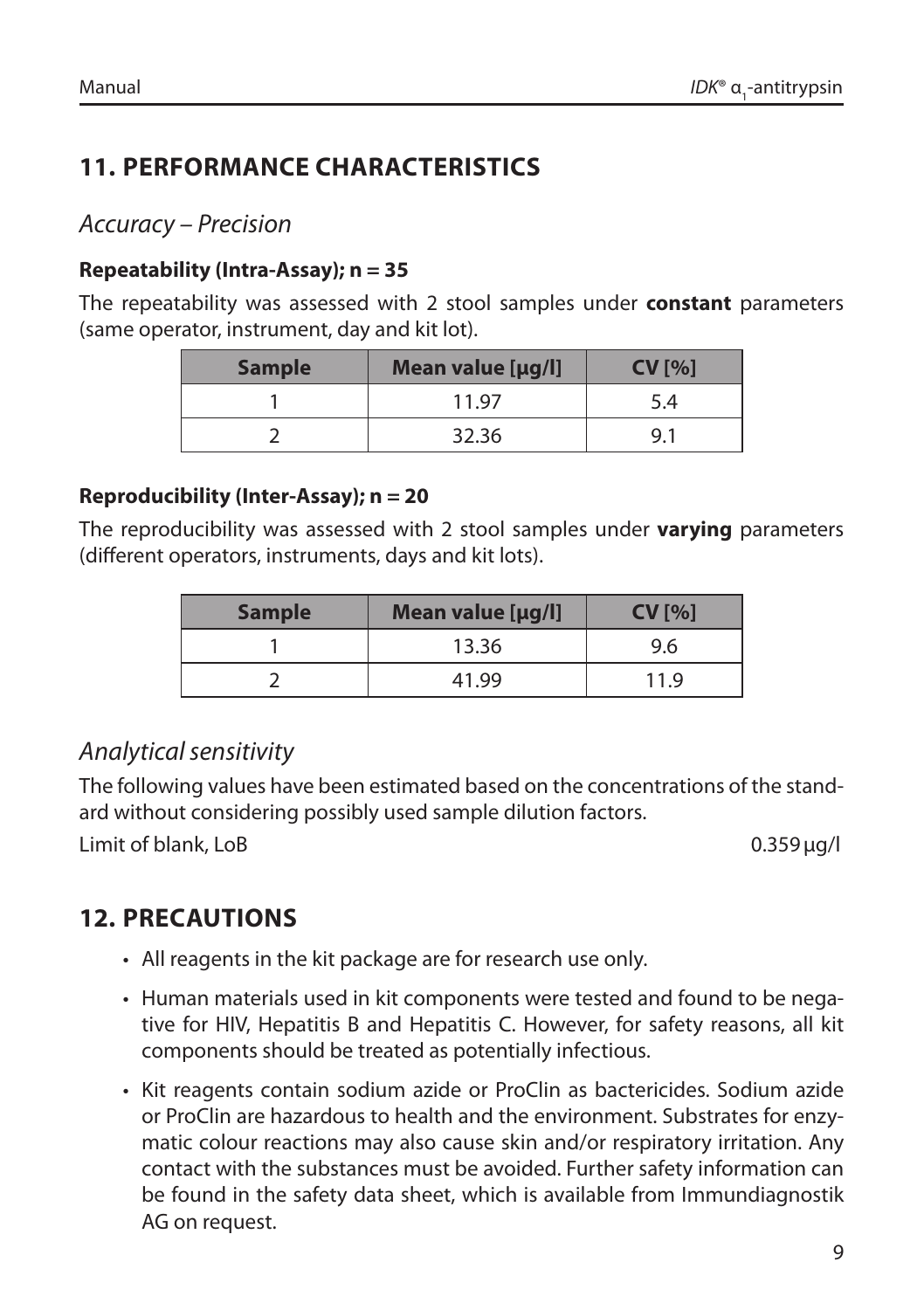• The 10x Wash buffer concentrate (WASHBUF) contains surfactants which may cause severe eye irritation in case of eye contact.

**Warning:** Causes serious eye irritation. **IF IN EYES:** Rinse cautiously with water for several minutes. Remove contact lenses, if present and easy to do. Continue rinsing. If eye irritation persists: get medical Advice/attention.

• The stop solution consists of diluted sulphuric acid, a strong acid. Although diluted, it still must be handled with care. It can cause burns and should be handled with gloves, eye protection, and appropriate protective clothing. Any spill should be wiped up immediately with copious quantities of water. Do not breath vapour and avoid inhalation.

### **13. TECHNICAL HINTS**

- Do not interchange different lot numbers of any kit component within the same assay. Furthermore we recommend not assembling wells of different microtiter plates for analysis, even if they are of the same batch.
- Control samples should be analysed with each run.
- Reagents should not be used beyond the expiration date stated on kit label.
- Substrate solution should remain colourless until use.
- To ensure accurate results, proper adhesion of plate sealers during incubation steps is necessary.
- Avoid foaming when mixing reagents.
- Do not mix plugs and caps from different reagents.
- The assay should always be performed according to the enclosed manual.

### **14. GENERAL NOTES ON THE TEST AND TEST PROCEDURE**

- The guidelines for laboratories should be followed.
- *IDK®* and *IDK* Extract® are trademarks of Immundiagnostik AG.
- Incubation time, incubation temperature and pipetting volumes of the components are defined by the producer. Any variation of the test procedure, which is not coordinated with the producer, may influence the results of the test. Immundiagnostik AG can therefore not be held responsible for any damage resulting from incorrect use.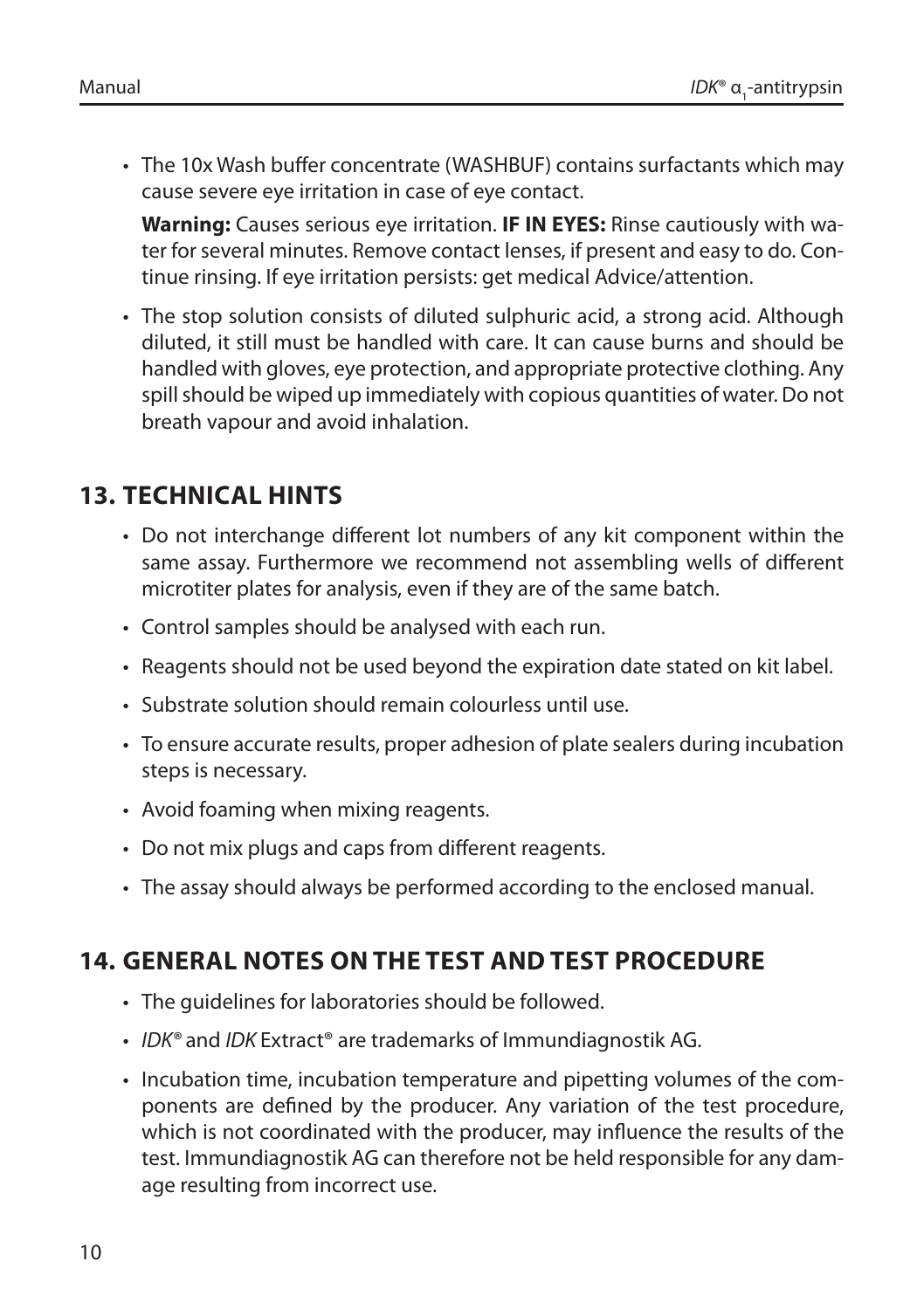• Warranty claims and complaints regarding deficiencies must be logged within 14 days after receipt of the product. The product should be send to Immundiagnostik AG along with a written complaint.

### **15. REFERENCES**

- 1. Amarri, S. et al., 2006. Changes of gut microbiota and immune markers during the complementary feeding period in healthy breast-fed infants. *Journal of pediatric gastroenterology and nutrition*, **42**(5), pp.488–95.
- 2. Faust, D et al., 2001. Determination of alpha1-proteinase inhibitor by a new enzyme linked immunosorbant assay in feces, serum and an enterocyte-like cell line. *Zeitschrift für Gastroenterologie*, **39**(9), pp.769–74.
- 3. Faust, D. et al., 2002. Regulation of alpha1-proteinase inhibitor release by proinflammatory cytokines in human intestinal epithelial cells. *Clinical and experimental immunology*, **128**(2), pp.279–84.
- 4. Hsu, P.-I. et al., 2010. Diagnosis of gastric malignancy using gastric juice alpha1 antitrypsin. *Cancer epidemiology, biomarkers & prevention*, **19**(2), pp.405–11.
- 5. Lamprecht, M. et al., 2012. Probiotic supplementation affects markers of intestinal barrier, oxidation, and inflammation in trained men; a randomized, double-blinded, placebo-controlled trial. *Journal of the International Society of Sports Nutrition*, **9**(1), p.45.
- 6. Muss, C., Schütz, B. & Kirkamm, R., 2002. Alpha1-Antitrypsin ein objektiver Verlaufsparameter bei entzündlichen Darmerkrankungen. *Ärztezeitschrift für Naturheilverfahren*, 43(4).
- 7. Oswari, H. et al., 2013. Comparison of stool microbiota compositions, stool alpha1-antitrypsin and calprotectin concentrations, and diarrhoeal morbidity of Indonesian infants fed breast milk or probiotic/prebiotic-supplemented formula. *Journal of paediatrics and child health*, Epub ahead of print.
- 8. Quint, J.K. et al., 2011. SERPINA1 11478G>A variant, serum α1-antitrypsin, exacerbation frequency and FEV1 decline in COPD. *Thorax*, **66**(5), pp.418–24.
- 9. Ragab, H.M. et al., 2009. Clinical utility of serum TNF alpha and alpha-1 anti-trypsin in predicting the stage and progression of lung cancer. *International Journal of Integrative Biology*, **7**(1), pp.45–52.
- 10. Roeckel, N. et al., 2009. High frequency of LMAN1 abnormalities in colorectal tumors with microsatellite instability. *Cancer research*, **69**(1), pp.292–9.
- 11. Strygler, B. et al., 1990. α1-Antitrypsin Excretion in Stool in Normal Subjects and in Patients With Gastrointestinal Disorders. *Gastroenterology*, **99**(5), pp.1380–1387.